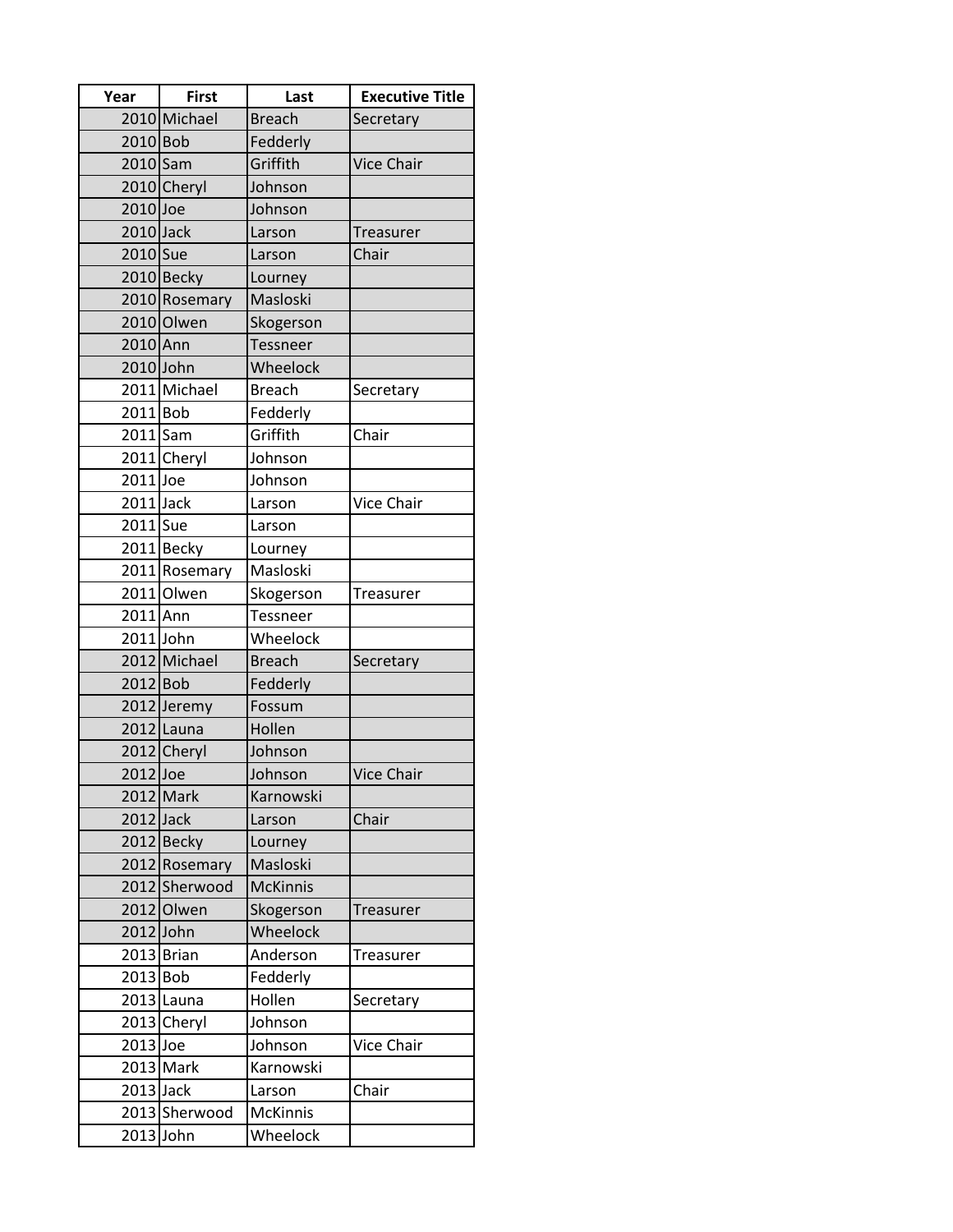| 2013 Reid   |               | Zimmerman       |                   |
|-------------|---------------|-----------------|-------------------|
|             | 2014 Brian    | Anderson        | Treasurer         |
| 2014 Bob    |               | Fedderly        |                   |
|             | 2014 Launa    | Hollen          | Chair             |
|             | 2014 Cheryl   | Johnson         |                   |
| 2014 Joe    |               | Johnson         |                   |
|             | 2014 Mark     | Karnowski       | Secretary         |
| $2014$ Jack |               | Larson          |                   |
|             | $2014$ Kathy  | Lentz           |                   |
|             | 2014 Sherwood | <b>McKinnis</b> |                   |
| 2014 John   |               | Wheelock        |                   |
| 2014 Reid   |               | Zimmerman       | <b>Vice Chair</b> |
|             | 2015 Brian    | Anderson        | Treasurer         |
| 2015 Bob    |               | Fedderly        |                   |
|             | 2015 Launa    | Hollen          | Chair             |
|             | 2015 Cheryl   | Johnson         |                   |
| 2015 Joe    |               | Johnson         |                   |
|             | 2015 Mark     | Karnowski       | Secretary         |
|             | 2015 Doug     | Larson          |                   |
|             | 2015 Kathy    | Lentz           |                   |
| 2015 Tim    |               | MacMillan       |                   |
|             | 2015 Sherwood | <b>McKinnis</b> |                   |
|             | 2015 Susan    | Morris          |                   |
| 2015 John   |               | Wheelock        |                   |
| 2015 Reid   |               | Zimmerman       | <b>Vice Chair</b> |
|             | 2016 Brian    | Anderson        |                   |
|             | 2016 Terry    | Gorham          |                   |
|             | 2016 Mark     | Karnowski       | <b>Vice Chair</b> |
|             | 2016 Doug     | Larson          |                   |
|             | 2016 Kathy    | Lentz           | Secretary         |
| 2016Tim     |               | MacMillan       | Treasurer         |
|             | 2016 Susan    | <b>Morris</b>   |                   |
|             | 2016 Steve    | Ovick           |                   |
| 2016 Jake   |               | Peterson        |                   |
| 2016 Reid   |               | Zimmerman       | Chair             |
|             | 2017 Brian    | Anderson        | Treasurer         |
|             | 2017 Terry    | Gorham          | Secretary         |
|             | 2017 Mark     | Karnowski       |                   |
|             | 2017 Doug     | Larson          |                   |
|             | 2017 Kathy    | Lentz           | Chair             |
| 2017        | Tim           | McMillan        |                   |
|             | 2017 Susan    | Morris          |                   |
|             | 2017 Steve    | Ovick           |                   |
| 2017 Jake   |               | Peterson        | <b>Vice Chair</b> |
| 2017 Keri   |               | Uzpen           |                   |
|             | 2018 Brian    | Anderson        | Treasurer         |
|             | 2018 Terry    | Gorham          | Secretary         |